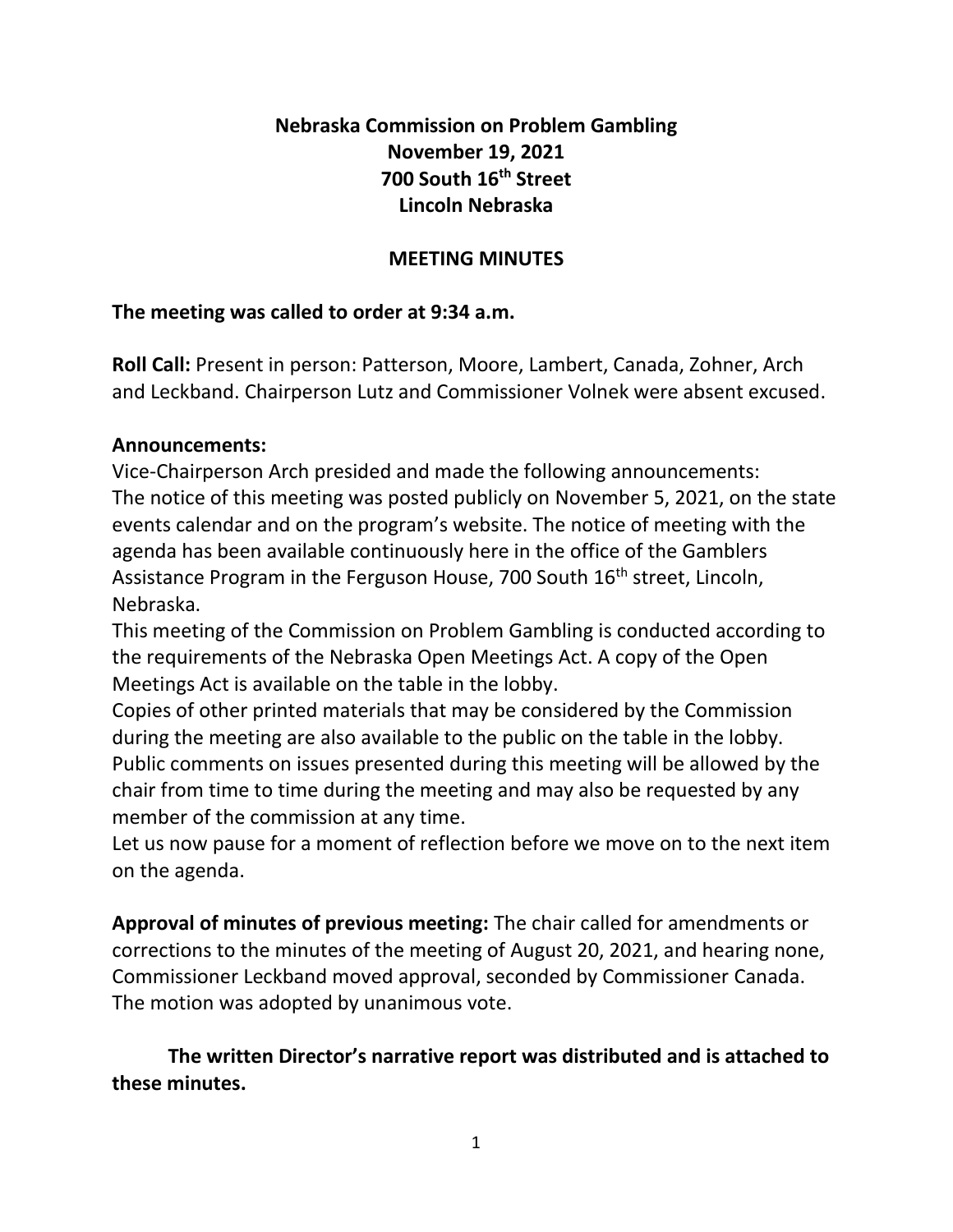**Legislation:** The director reported on the development of rules and regulations to govern licensing new horserace tracks and casinos, and operations of a casino regulatory agency. The proposed rules for casino staff training about gambling disorder were distributed and discussed. The director affirmed that Racing and Gaming Commission staff have expressed a desire to collaborate with the Commission on Problem Gambling as casino operations develop.

**Finance:** Several financial reports from the Department of Administrative Services Accounting Division were distributed and reviewed with the Commission. These are referred to in the written report.

**Operations Spread Sheets:** The Commission reviewed spread sheets that itemiz contractor performance and overall cost of services.

#### **Affirm Executive Committee Actions**

The Commission reviewed minutes of the Executive Committee actions taken in the interim since the last meeting:

1. Minutes dated September 27, 2021, explain the decision to increase the counseling contract issued to Jamie Heng from \$3,000 to \$10,000, and extend the duration of her contract to June 30, 2022, because she wishes to continue counseling a former client. Commissioner Canada moved affirmation of the Executive Committee decision. Commissioner Patterson seconded the motion which was approved by unanimous vote.

2. Minutes dated October 5, 2021, explain the decision to approve a contract with Justin Antons to operate the program helpline service beginning November 1, 2021, for payment of \$2,083.33 per month until June 30, 2022. The contract would replace the current contract with Louisiana Association on Problem Gambling. Commissioner Canada moved affirmation of the Executive Committee decision. Commissioner Leckband seconded the motion which was approved by unanimous vote.

3. Minutes dated October 19, 2021, explain the decision to award a counseling contract to Megan Leikam of Associates in Counseling and Treatment, in the amount of \$10,000, on the standard terms in use this fiscal year. Commissioner Canada moved affirmation of the Executive Committee. Commissioner Patterson seconded the motion which was approved by unanimous vote.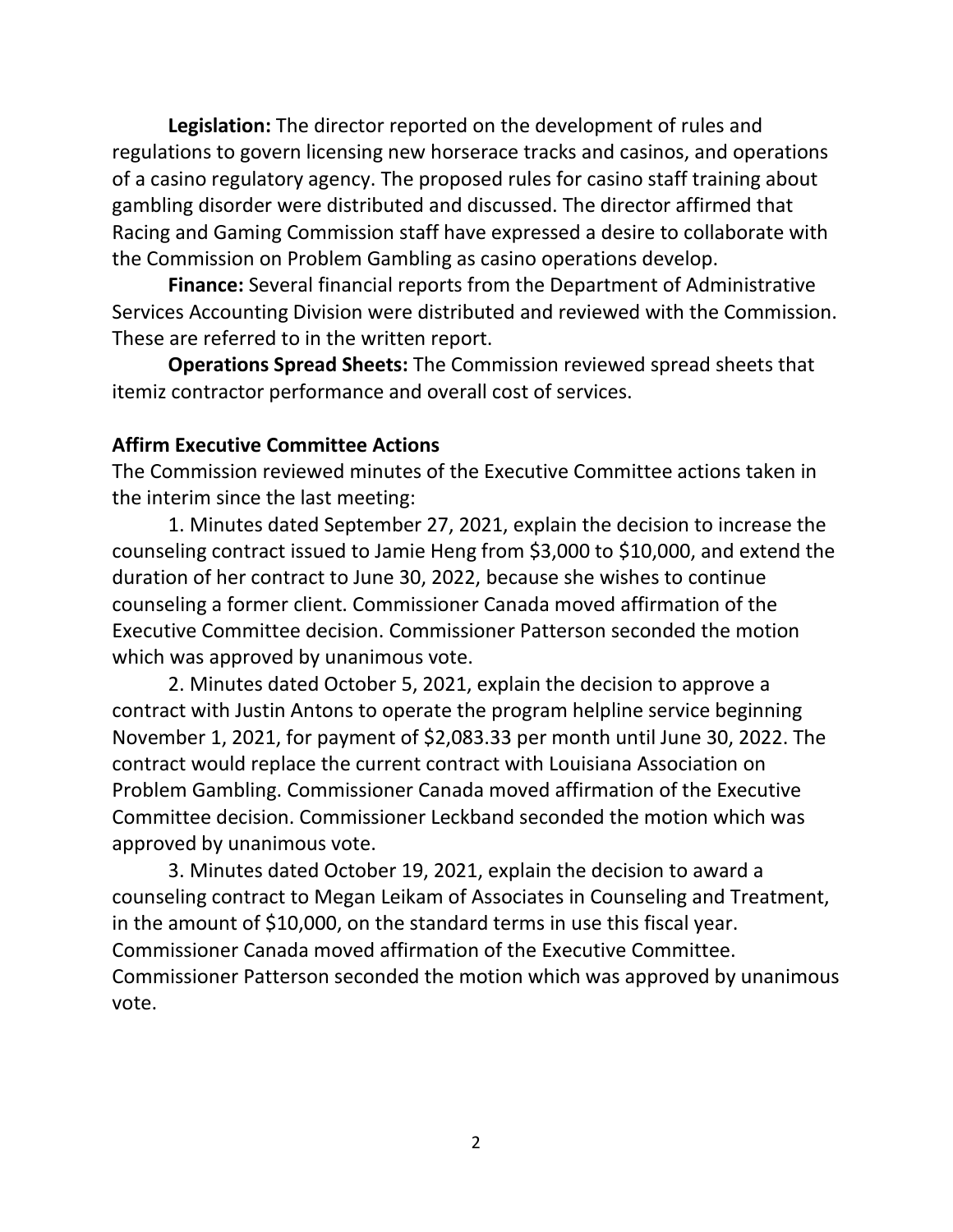# **Extend Louisiana Association helpline contract until March 31, 2022, at \$1,600 per month.**

The Director explained that transfer of the Program toll-free helpline phone number from the Louisiana based telephone company to the Nebraska company that operates the state toll-free services has taken longer than anticipated. To avoid any break in helpline service the Louisiana program has agreed to continue answering calls until the transfer to the Nebraska carrier can be completed. The Director recommended extending the contract with the Louisiana call center up to March 31, 2022, at the rate of \$1,600 per month, to be terminated when the number transfer is effective. The contract with Justin Antons will remain in effect but will not be active until the transfer to the Nebraska carrier is completed. After discussion, Commissioner Moore moved approval of the proposed contract extension. Commissioner Leckband seconded the motion which was adopted by unanimous vote.

## **Increase and extend Nebraska Council contract for training through Bellevue University**

The director reviewed the history of the Program's training offered online by Bellevue University. The current contract expires on December 31, 2021. The director recommended extending the contract to June 30, 2022 to put it on the same fiscal year cycle as other contracts and increasing the contract amount by \$7,000 to cover tuition subsidies for new students. The director also recommended an increase in the payment for curriculum content updates. The current contract term authorizes one time per year payment of \$1,000 and would be increased to payment up to \$500 per month, for a total up to \$3,000 for the period January 1-June 30, 2022. Commissioner Canada moved approval of the contract amendments. Commissioner Moore seconded the motion which was approved by unanimous vote.

### **Agent Brand contract update and new contract proposal**

Representatives of Agent Brand and MediaSpark presented a review of results of the multimedia prevention and treatment information campaign and progress on development of new media including a revision of the Program website. The director requested a resolution affirming development of a new contract with Agent Brand to provide for search engine optimization, editing video recordings of client and counselor interviews to be posted on the Program website and implementation of a system to track the origins of contacts to the Program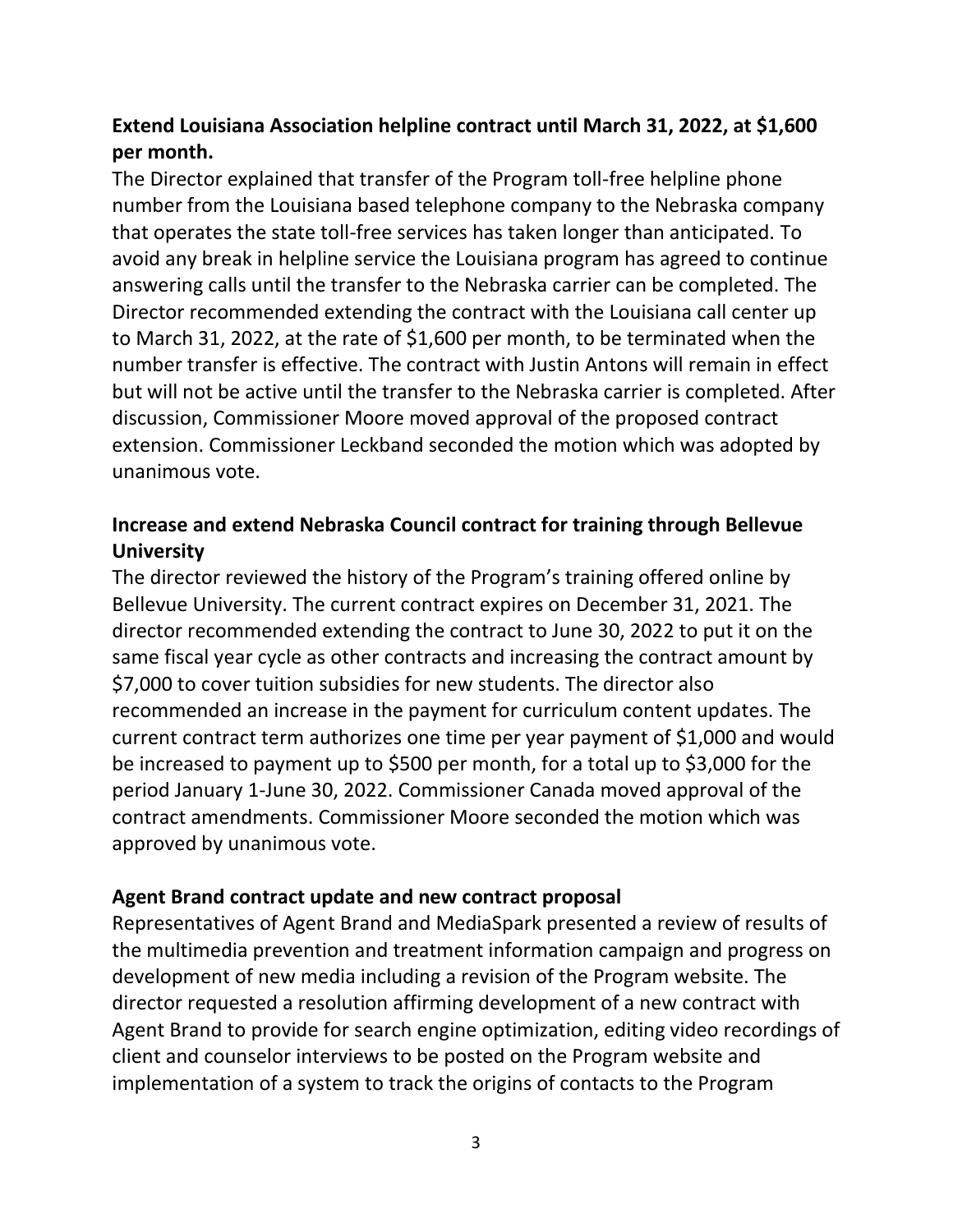website. The details of these contracts including cost and timing are not resolved but will be before the next Commission meeting. After discussion, Commissioner Canada moved adoption of a resolution of consensus of the Commission that the contracts should be negotiated with Agent Brand and presented to the Executive Committee for approval. Commissioner Moore seconded the motion which was adopted by unanimous vote.

#### **Contract with ARCK Interactive**

The director proposed a new contract with ARCK Interactive for completion of the new Program website for a one time payment in the amount of \$18,720, and website hosting at the rate of \$600 per year until June 30, 2023. After discussion Commissioner Canada moved approval of the new contract. Commissioner Arch seconded the motion which was adopted by unanimous vote.

### **Contract with Three Pillars Media**

The director proposed a contract for an amount not to exceed \$4,500 for video recording of interviews with clients and counselors about their experiences with addiction to gambling and the Program. The contract would become effective immediately and end before the end of the current fiscal year. After discussion Commissioner Canada moved approval of the contract. Commissioner Zohner seconded the motion which was adopted by unanimous vote.

### **Budget for Professional Webinar Series**

The director proposed adoption of a budget in the amount of \$3,500 to cover speaker fees and technical costs for presentation of webinars by Loreen Rugle, PhD, Jon Grant, M.D., Timothy Fong, M.D., and Cam Adair, on gambling related topics of interest to counselors in mental and behavioral health practices. The webinars will be presented monthly beginning early in 2022. After discussion Commissioner Canada moved approval of the budget for the webinars. Commissioner Patterson seconded the motion which was adopted by unanimous vote.

#### **Approved certificates for Kerry Ropte and Martinique Peters**

1. The Commission reviewed the application by Kerry Ropte to be certified. Kerry completed training and supervised practice at First Step and Pine Lake Behavioral Health. Kerry will need to pass the Program test which will be available on the Bellevue University website. Commissioner Leckband moved approval of her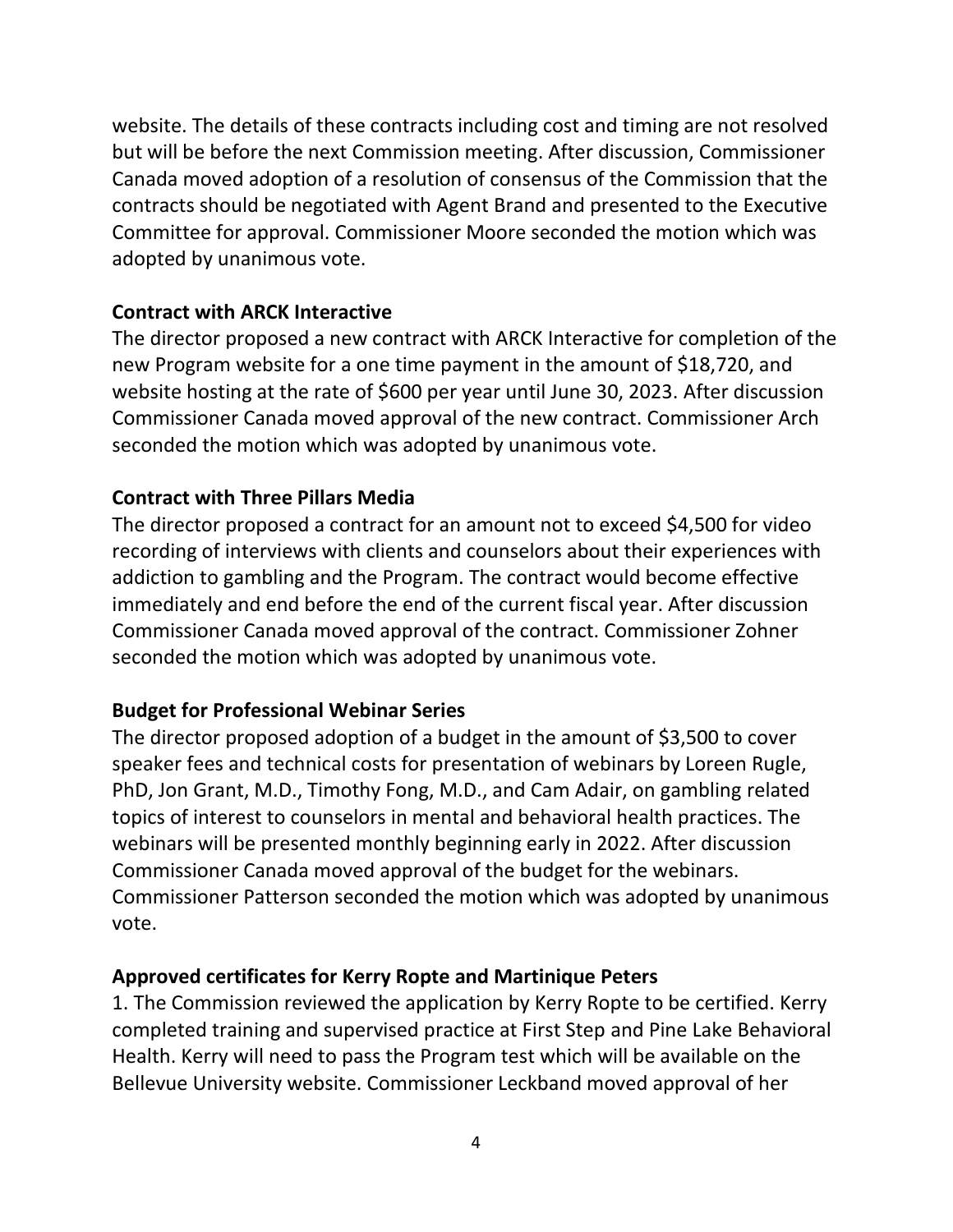certificate. Commissioner Lambert seconded the motion which was adopted by unanimous vote.

2. The Commission reviewed the application by Martinique Peters to be certified. She has completed the Bellevue University training program but has not practiced as a provisional problem gambling counselor. She is a Licensed Independent Mental Health Practitioner. If approved Martinique will need to pass the Program test and then practice as a provisional disordered gambling counselor under the current certification standards applicable to licensed professionals. After discussion Commissioner Canada moved approval of issuance of a provisional certificate. Commissioner Leckband seconded the motion which was adopted by unanimous vote.

### **New contract with Heartland Counseling of South Sioux City**

The director recommended issuance of a new contract in the amount of \$10,000 to Heartland Counseling Services if counselor Peters passes the Program test and receives her provisional certificate. The contract when issued with have the standard terms in effect for counselor contracts. After discussion Commissioner Patterson moved approval of the proposed contract. Commissioner Lambert seconded the motion which was adopted by unanimous vote.

### **Increase contract awards**

The director recommended an increase to counselor contract awards by \$10,000 for Mike Sullivan and \$5,000 for Pine Lake Behavioral Health to assure payment for their counseling services until the next Commission meeting. Commissioner Canada moved approval of the request. Commissioner Leckband seconded the motion which was adopted by unanimous vote.

### **Increase counselor hourly rates**

The director recommended an increase in the hourly rates paid to counselors for urgent care, individual outpatient counseling, family outpatient counseling and group counseling to \$120 per hour effective January 1, 2022. The director reviewed data showing the impact on the Program budget as outlined in the written report attached to these minutes. After discussion Commissioner Canada moved approval of the rate increase. Commissioner Moore seconded the motion which was adopted by unanimous vote.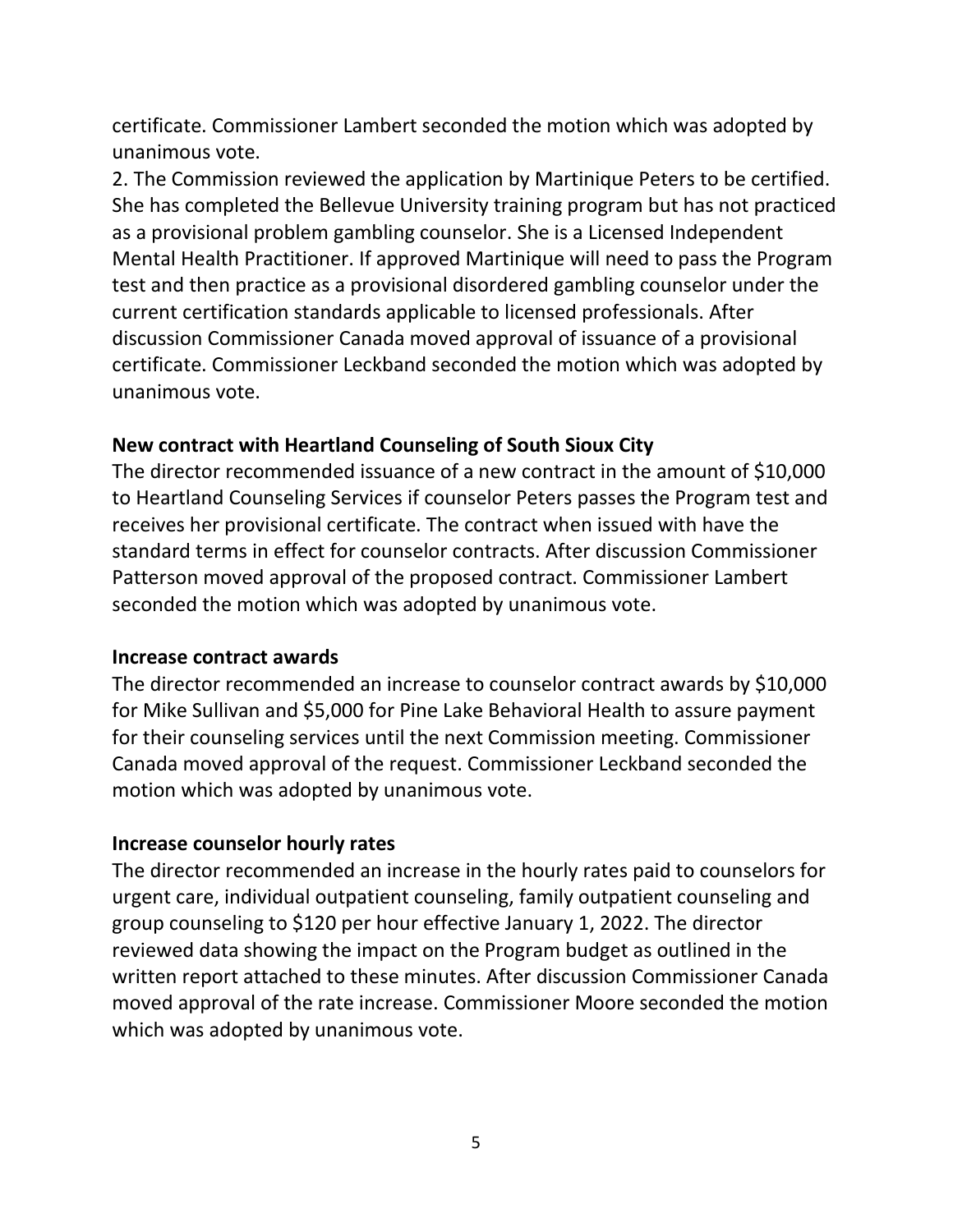### **Increase Zoom contract up to 15 more licenses**

The director recommended increasing the number of Zoom teleconference licenses up to a total of 30 in order to prepare for new counselor usage. After discussion Commissioner Canada moved approval of the proposal. Commissioner Lambert seconded the motion which was adopted by unanimous vote.

### **Revised Certification Standards**

The Commission reviewed changes to the program's training and certification manual that correct errors and omissions from earlier versions. After discussion, Commissioner Canada moved for adoption of the revised standards. Commissioner Moore seconded the motion, which was adopted by unanimous vote.

### **Next meeting date**

The next meeting of the Commission will be held at Ferguson House on February 11, 2022, beginning at 9:30 a.m.

**Copies of all printed materials distributed to the Commissioners are retained in the records of the program at the program office.**

**The meeting was adjourned at 1:09 p.m.**

**Attest:**

**Todd Zohner, Secretary of the Commission**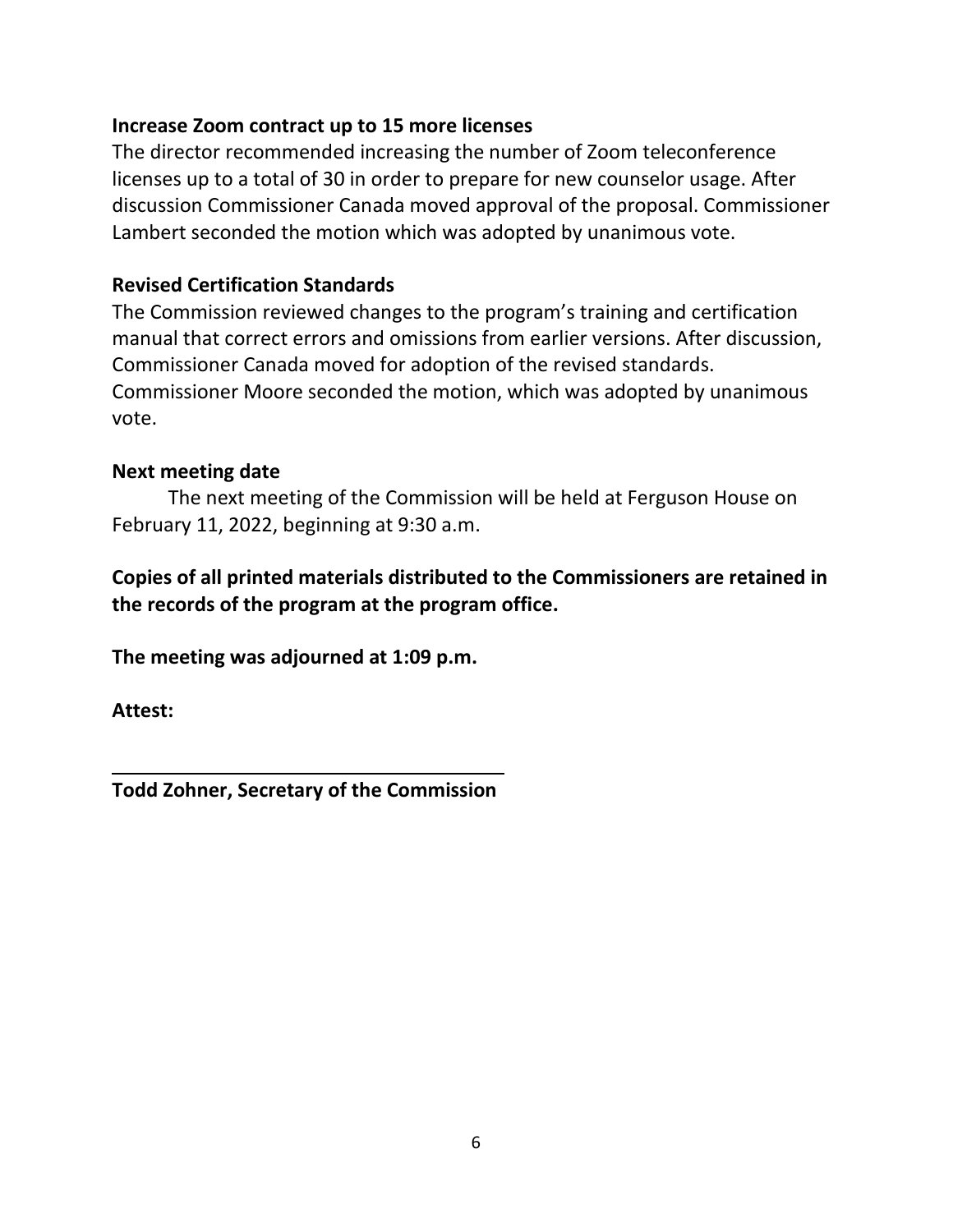#### **NEBRASKA COMMISSION ON PROBLEM GAMBLING NOVEMBER 19, 2021 DIRECTOR'S NARRATIVE REPORT**

#### **PROGRAM BUDGET ISSUES AT TODAY'S MEETING**

Today's agenda has 10 action items that will affect program spending during the rest of this fiscal year. A detailed outline of the budget including prospective impact of Commission decisions is attached to this report. This outline shows:

- 1. Budget status as of October 31;
- 2. Projected budget status through next June 30 if none of today's action items are approved;
- 3. Budget impact of each spending item on the agenda; and
- 4. Projected budget status if all of them are approved.

These outlines are based on projected revenue and counseling expenditures. Each new spending item will be discussed as the meeting moves through the agenda. The single biggest spending proposal is an increase in the hourly rate paid for counseling services, from 110 to 120. Our rate paid to counselors today is well below rates paid by Medicaid and private health insurance. The low payment rate is an obstacle to recruitment of new counselors and agencies.

#### **LEGISLATION**

**Casinos in Nebraska**. The laws passed by initiative vote need to be supplemented by agency regulations before any casinos will be licensed. The Racing and Gaming Commission has issued their first version of rules which will be discussed at a public hearing on December 17. After the Commission finishes any revisions, the proposed rules will be reviewed by the Attorney General and Governor before filing with the Secretary of State. There is no statutory limit on the length of time allowed for these reviews, so the date for issuance of the first casino licenses is unknown. **Biennial Budget for 2021-2023.** The Legislature's biennial budget for Gamblers Assistance Program includes \$ 184,875 from predicted casino tax this year. It is unlikely that any casino tax revenue will be paid before next summer.

#### **ADMINISTRATIVE SERVICES BUDGET AND FINANCIAL REPORTS: TAB 3**

The Department of Administrative Services Accounting and Budget Division reports behind tab 5 dated **October 31, 2021**, show you the financial condition of the program from three different perspectives:

The **Program Summary** itemizes revenue and spending for the period July 1, 2021-Oct. 31, 2021. Totals so far this year are on the second page of the report: **revenue \$1,061,403, and spending \$590,322**. Program revenue is about 4.5% more than the same month last year, while overall spending is up by about 7.5%.

The **Fund Summary by Fund** shows you the status of the Gamblers Assistance Fund, which is the main vehicle for the Program's revenue and spending. On the first page, far right column, on the line **Fund Equity Undesignated** shows cash on hand as of July 1, 2021 was **\$930,364.** Cash on hand on October 31 is shown on the top line, page 1, second column from the right under the heading **Account Balance Debit: \$1,201,142, subject to liabilities of \$101,988.** This is a 46% increase in the program's net cash position compared to the same month a year ago. The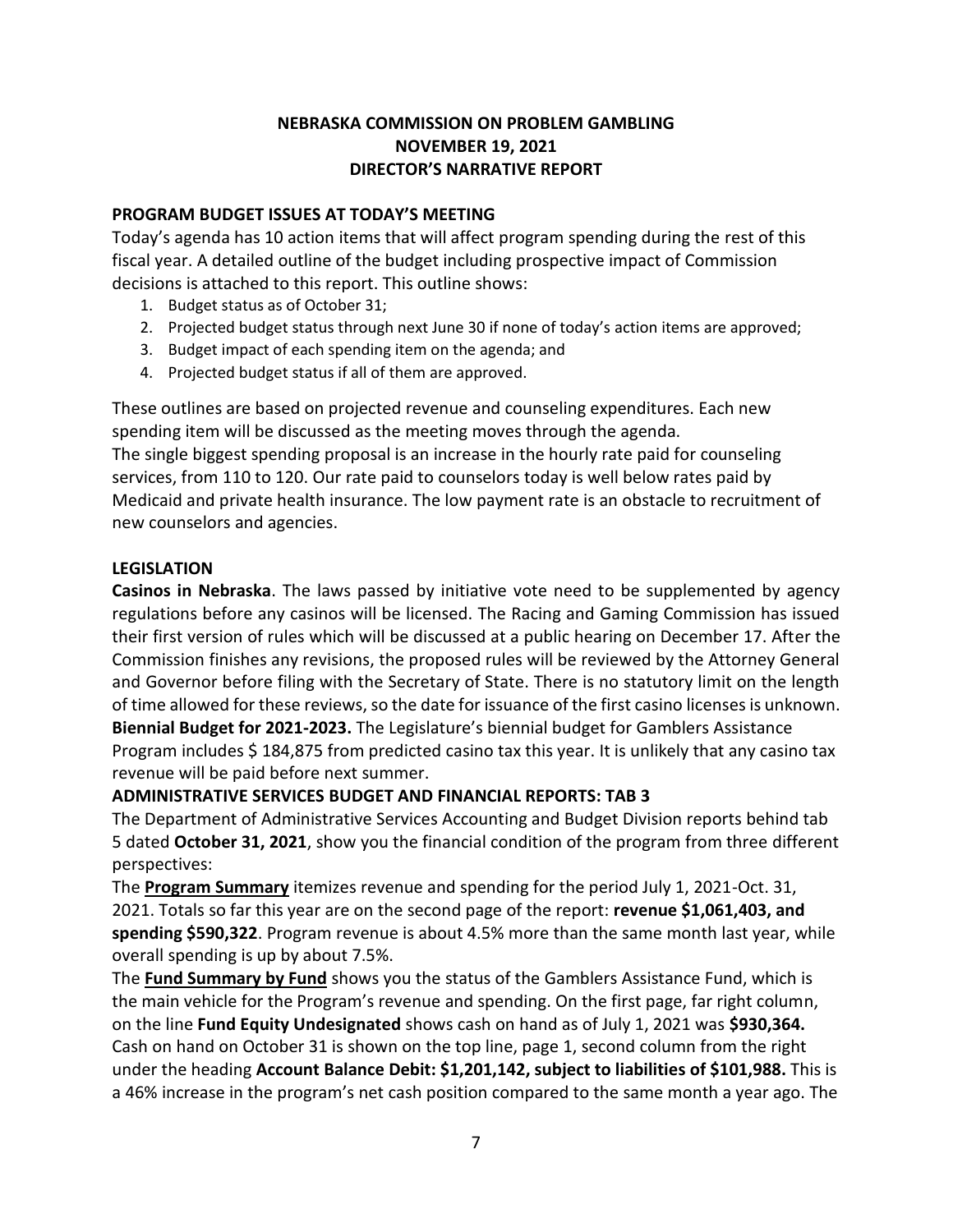July 1 fund balance was 61% more than a year ago, which was the result of higher revenue than projected combined with pandemic-induced spending reductions.

The **Budget Status** Report shows you that 34% of the fiscal year had elapsed as of October 31, and our program had spent just over 27% of our approved budget. We have stayed under budget every year.

#### **INTERNAL OPERATIONS SPREAD SHEETS: TAB 4**

The Excel spreadsheets **Gamblers Assistance Contracts Performance** shows you the itemized results by contractor since July for the major categories of service. Near the bottom of the third page is a set of boxes with monthly overall totals. Here is a comparison to prior years:

- So far this year, for the period July through October, there have been 65 new clients admitted into our counseling services. Last year in the same period, there were 73 new client admissions; the year before, 59.
- So far this year, for the period July through October, an average of 176 admitted clients (not including short-term urgent care) have attended counseling each month. Last year the average was 190, and the year before it was 192.
- So far this year, again for the period July through October, counselors have been paid \$304,504 for counseling services. Last year the amount was \$334,787. The year before, it was \$383,199.

A second spreadsheet – **Itemized Cost of Counseling Service** - shows quantities and cost of the different items of counseling services at current rates of pay. In the first four months of this year our counselors have been paid for 2,603 hours of individual counseling; a year ago, the total was 3,162 hours.

Dated November 19, 2021.

David Geier, Program Director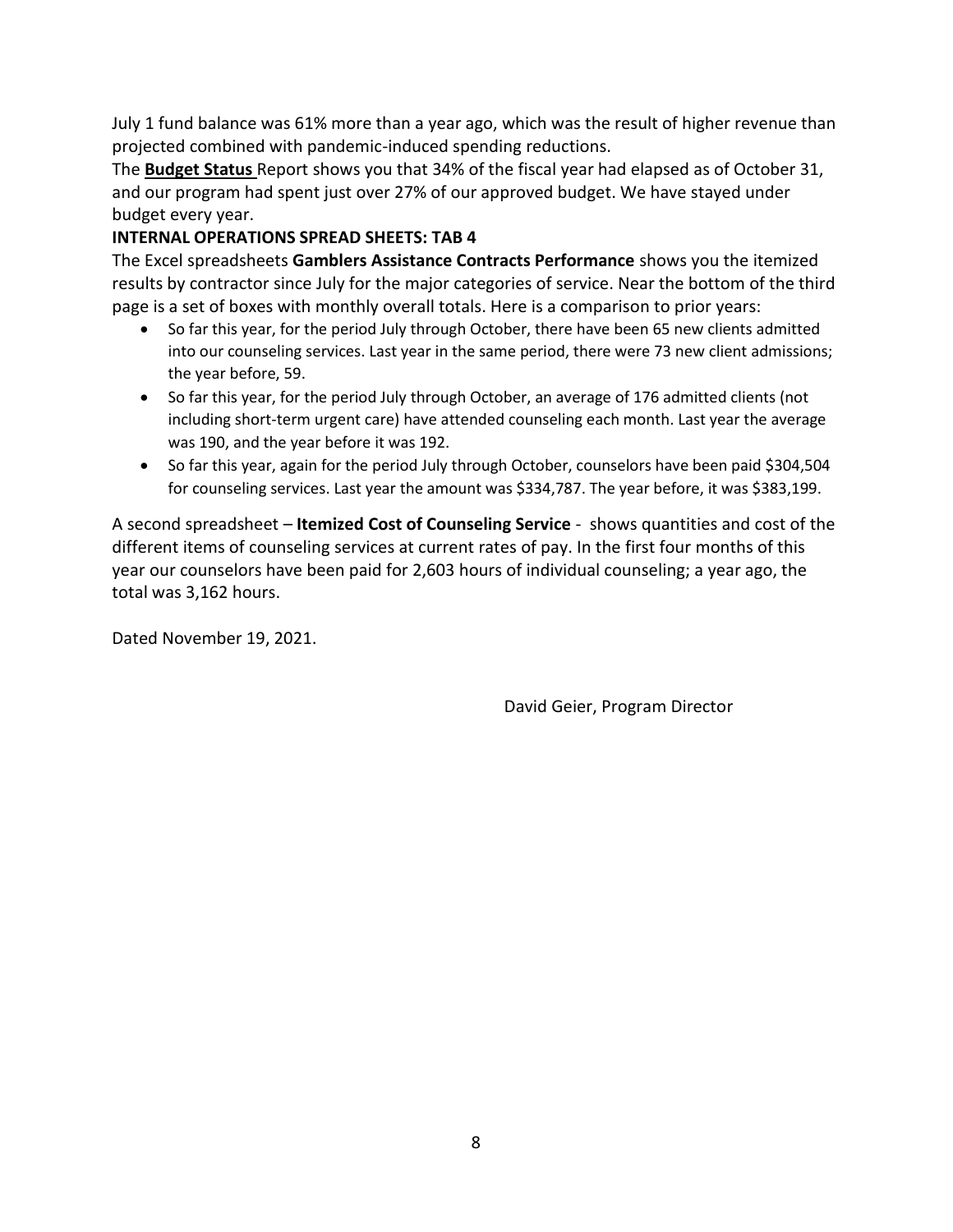### **GAMBLERS ASSISTANCE PROGRAM FOUR MONTHS FINANCIAL SUMMARY 07/01/2021-10/31/2021**

| <b>Gamblers Assistance Fund: Balances, Income and Expense</b>                                                                             |            |
|-------------------------------------------------------------------------------------------------------------------------------------------|------------|
| General cash beginning balance 07/01/2021                                                                                                 | 930,364    |
| Revenue during the period                                                                                                                 | $+811,403$ |
| Sub-total                                                                                                                                 | 1,741,767  |
| Expenditures during the period                                                                                                            | $-590,321$ |
| Net general cash end of the period 10/31/2021                                                                                             | 1,151,446  |
| The program also has an appropriation of \$250,000 from the health care cash                                                              |            |
| fund. This will be used to pay for counseling services after Oct. 31 but it is not<br>added into the gamblers assistance fund accounting. |            |

| <b>Gamblers Assistance Program: Four Months Budget</b> |                |            |
|--------------------------------------------------------|----------------|------------|
| Itemized revenue                                       |                |            |
| Share of state lottery profits                         | 615,038        |            |
| 5% of state lottery ad budget                          | 92,725         |            |
| Allocation of charitable gaming tax                    | 100,000        |            |
| Earnings on investment of fund balance                 | 3,640          |            |
| TOTAL                                                  | <u>811,403</u> |            |
| Itemized expenditures                                  |                | % of total |
| Staff payroll and benefits                             | 52,204         | 8.7%       |
| General overhead                                       | 22,197         | 3.8%       |
| Data analyst                                           | 16,462         | 2.8%       |
| Bellevue University training program                   | 4,265          | .7%        |
| <b>Agent Brand</b>                                     | 172,500        | 29%        |
| Client counseling                                      | 322,693        | 55%        |
| TOTAL                                                  | <u>590,32:</u> | 100%       |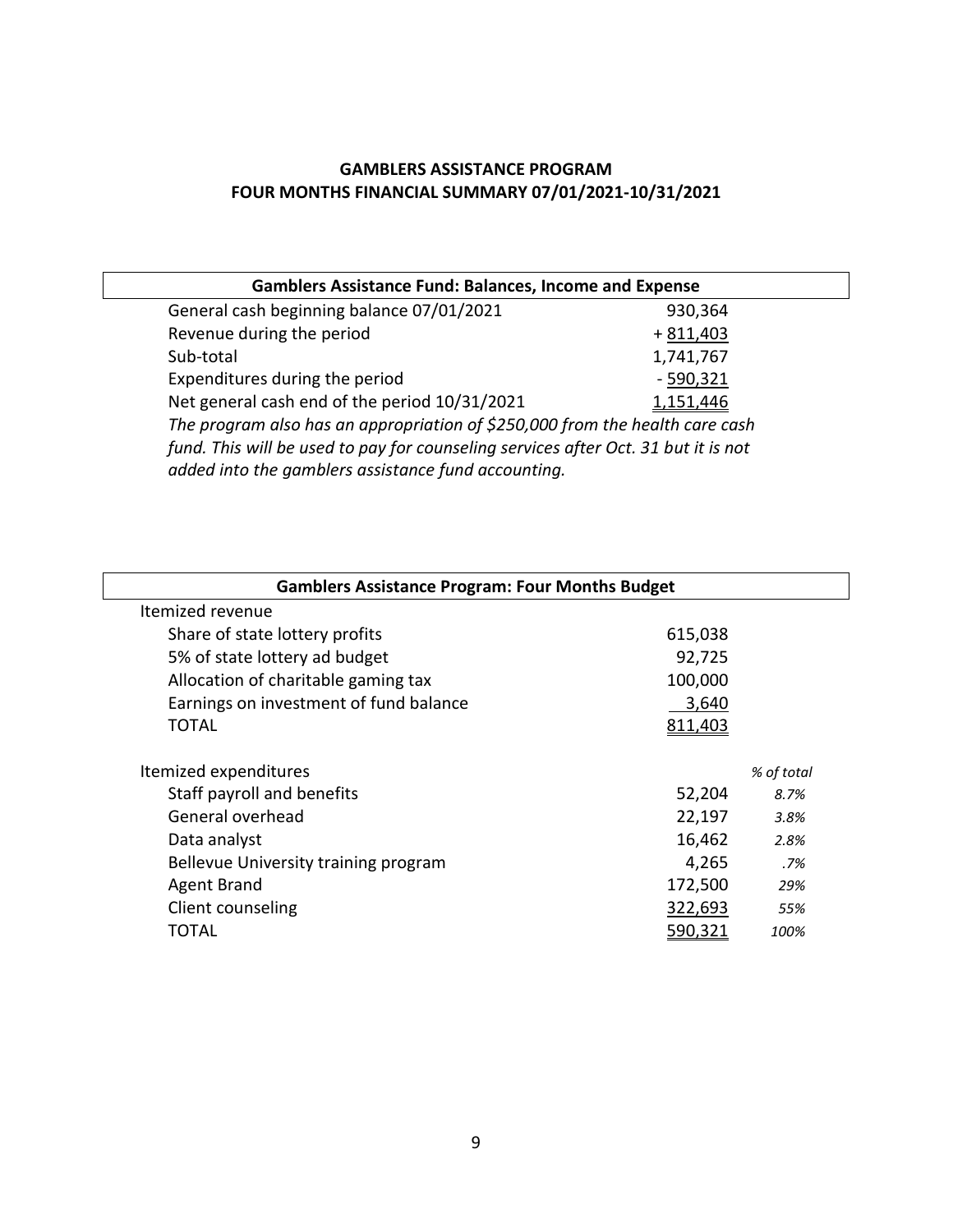#### **GAMBLERS ASSISTANCE PROGRAM FULL YEAR FINANCIAL PROJECTIONS FYE 06/30/2022**

| Gamblers Assistance Fund: Full Year Projected Balances, Income and Expense          |              |
|-------------------------------------------------------------------------------------|--------------|
| General cash beginning balance 07/01/2021                                           | 930,364      |
| Projected fiscal year total fund revenue                                            | $+1,687,000$ |
| Sub-total                                                                           | 2,617,364    |
| Projected fiscal year total expenditures                                            | $-1,500,675$ |
| Net general cash end of fiscal year                                                 | 1,116,689    |
| The health care cash fund appropriation pays for \$250,000 of program counseling    |              |
| expenditures. This is a separate fund source that is not a component of the revenue |              |
| or expenditures allocated to the gamblers assistance fund.                          |              |

| <b>Gamblers Assistance Program: Full Year Projected Budget</b>                  |           |            |
|---------------------------------------------------------------------------------|-----------|------------|
| Projected program revenue                                                       |           |            |
| Share of state lottery profits                                                  | 950,000   |            |
| 5% of state lottery ad budget                                                   | 325,000   |            |
| Appropriation of charitable gaming tax                                          | 400,000   |            |
| Earnings on investment of fund balance                                          | 12,000    |            |
| Health care cash fund appropriation                                             | 250,000   |            |
| <b>TOTAL</b>                                                                    | 1,937,000 |            |
| Projected program expenditures (based on year-to-date & Aug. 20 budget)         |           | % of total |
| Staff payroll and benefits                                                      | 166,615   | 9.4%       |
| General overhead                                                                | 24,560    | 1.4%       |
| Data analyst                                                                    | 49,500    | 2.7%       |
| Bellevue University training program                                            | 10,000    | .5%        |
| <b>Agent Brand</b>                                                              | 400,000   | 23%        |
| Client counseling (estimated 10,000 hours $@110$ )                              | 1,100,000 | 63%        |
| TOTAL                                                                           | 1,750,675 | 100%       |
| THESE PROJECTIONS BASED ON CURRENT SPENDING LEVELS YIELD A SURPLUS OF \$186,325 |           |            |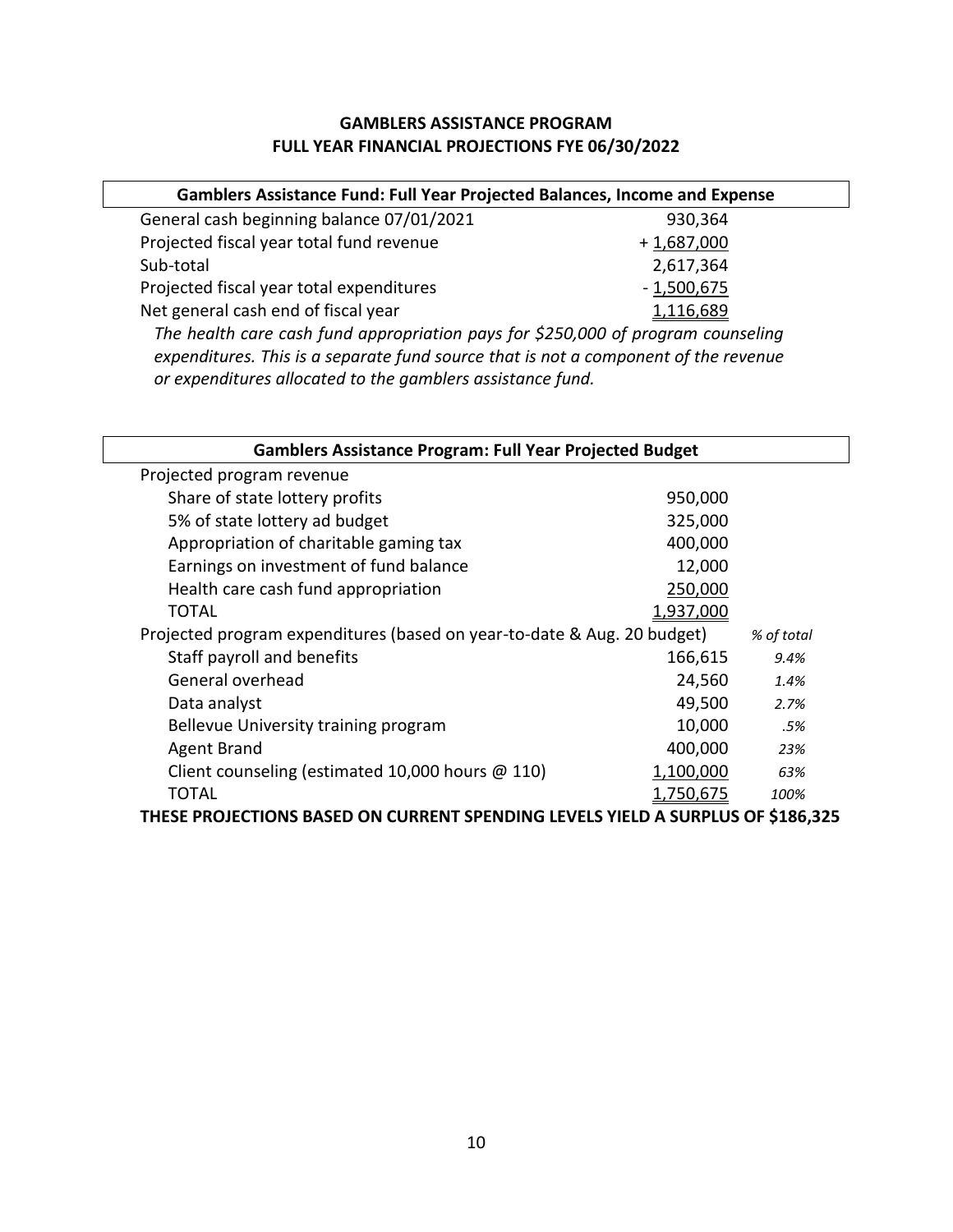#### **GAMBLERS ASSISTANCE PROGRAM IMPACT OF NOV. 19 MEETING PROPOSALS ON FYE 06/30/2022 BUDGET**

**Agenda Item 6:** Award helpline contract to Justin Antons: **No budget impact** – replaces Louisiana call center.

**Agenda Item 6:** Award counseling contracts to Jamie Heng, Megan Leikam, Heartland Counseling: **No budget impact – included in counseling budget**.

**Agenda Item 7:** Extend Louisiana call center helpline contract: **No budget impact – replaced by Justin Antons contract.**

**Agenda Item 8:** Increase Nebraska Council/Bellevue University training contract **+ 10,000**

**Agenda Item 10:** New website installation and hosting: increase messaging **+ 19,620**

**Agenda Item 11:** Consumer videos by 3 Pillars: increase messaging **+ 4,500**

**Agenda Item 12:** Expert webinars: fees and expenses, increase general overhead **+ 3,500**

**Agenda Item 15:** Increase two counselor contract awards: **No budget impact – included in counseling budget.**

**Agenda Item 16:** Increase hourly rates to \$120 for urgent and long-term: **+ 170,000 (estimated increase in annual total hours, rate increase for half the year)**

**Agenda Item 17:** Increase Zoom contract: increase general overhead **+ 3,600** (300/mo., 6 mos.)

# **TOTAL INCREASED PROGRAM SPENDING IF ALL PROPOSALS ARE APPROVED (INCLUDING PROJECTED INCREASE IN COUNSELING DEMAND): \$ 211,220**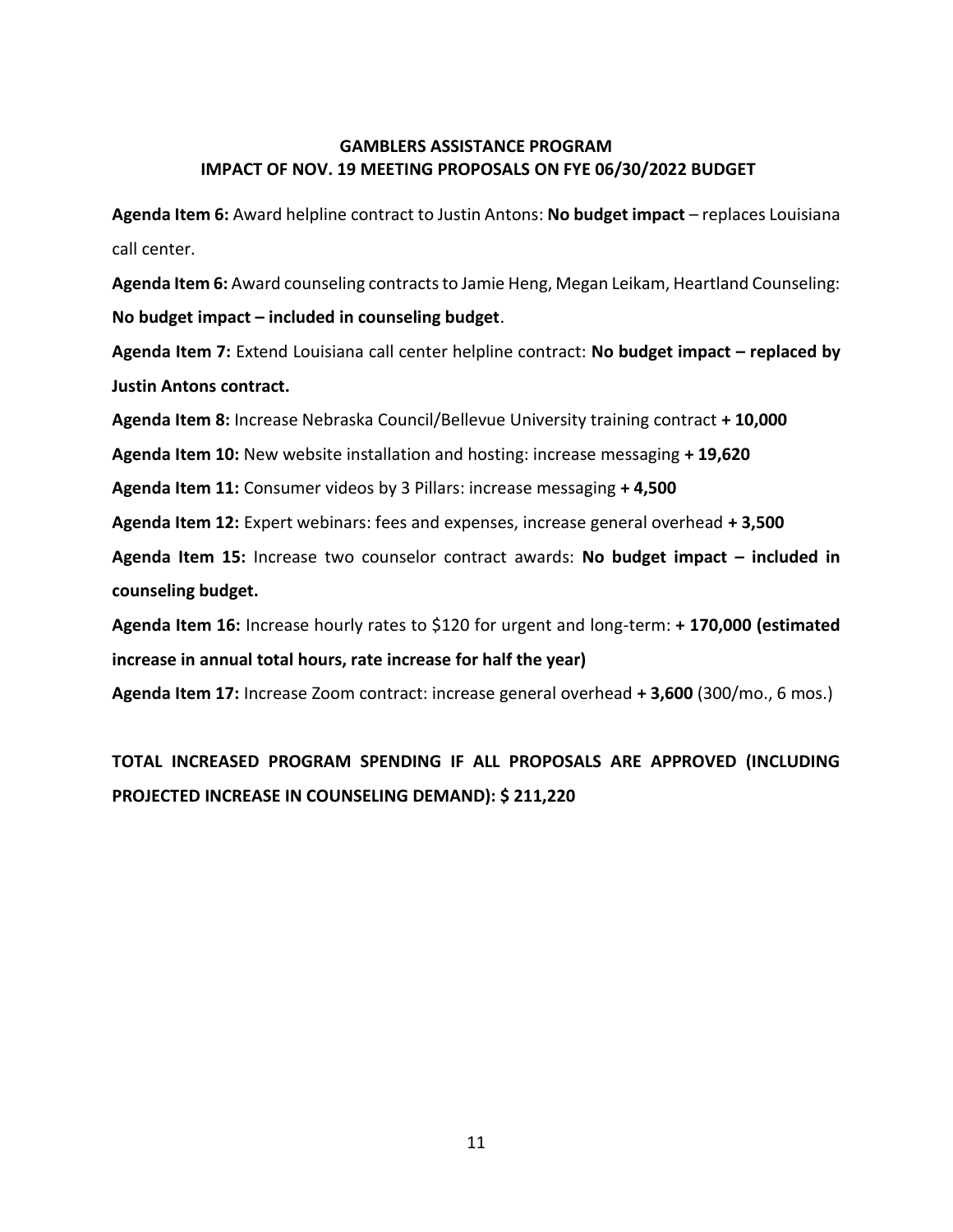| <b>FULL YEAR PROJECTED PROGRAM REVENUE</b> |           |  |
|--------------------------------------------|-----------|--|
| Share of state lottery profits             | 950,000   |  |
| 5% of state lottery ad budget              | 325,000   |  |
| Appropriation of charitable gaming tax     | 400,000   |  |
| Earnings on investment of fund balance     | 12,000    |  |
| Health care cash fund appropriation        | 250,000   |  |
| TOTAL                                      | 1,937,000 |  |

| FULL YEAR PROJECTED PROGRAM EXPENDITURE IF ALL PROPOSALS ARE APPROVED |           |            |
|-----------------------------------------------------------------------|-----------|------------|
|                                                                       |           | % of total |
| Staff payroll and benefits                                            | 166,615   | 8.5%       |
| General overhead                                                      | 31,660    | 1.7%       |
| Data analyst                                                          | 49,500    | 2.5%       |
| <b>Bellevue University training</b>                                   | 20,000    | 1%         |
| Agent Brand                                                           | 400,000   | 20.4%      |
| Arck Interactive (messaging)                                          | 19,620    | 1%         |
| Three Pillars (messaging)                                             | 4,500     | .2%        |
| Client counseling                                                     | 1,270,000 | 64.7%      |
| <b>TOTAL</b>                                                          | 1,961,895 | 100%       |
| NOTE THAT THESE PROJECTIONS SHOW SPENDING EXCEEDING REVENUE BY 24,895 |           |            |

| PROJECTED GAMBLERS ASSISTANCE FUND BALANCE IF ALL PROPOSALS ARE APPROVED |              |
|--------------------------------------------------------------------------|--------------|
| General cash beginning balance 07/01/2021                                | 930,364      |
| Projected fiscal year total fund revenue                                 | $+1,687,000$ |
| Sub-total                                                                | 2,617,364    |
| Projected fiscal year total expenditures                                 | $-1,711,895$ |
| Net general cash end of fiscal year                                      | 905,469      |